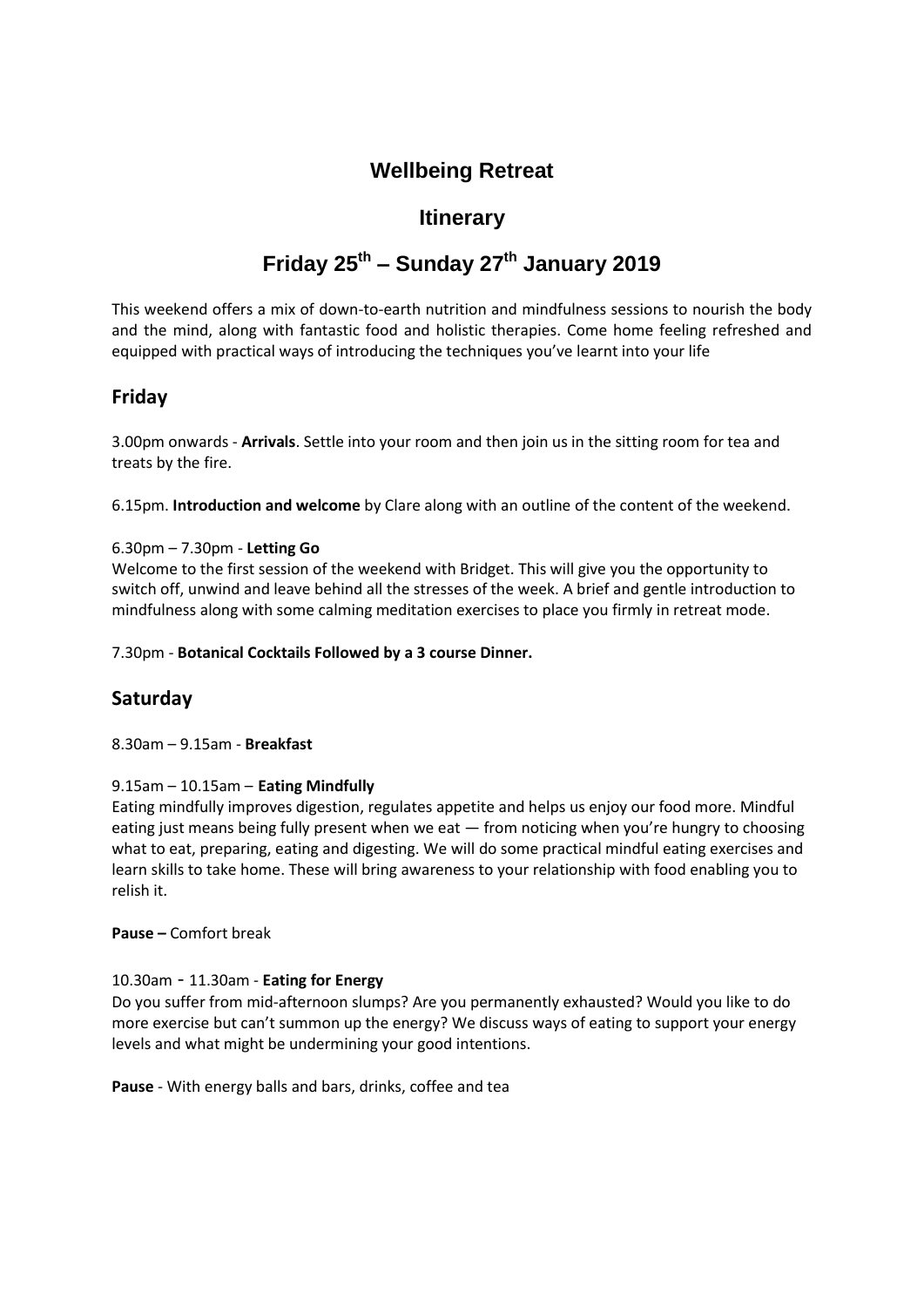#### 11.45am - 12.45pm - **Easy Eating Workshop**

This session is a hands-on food preparation workshop with Suzanne and Clare. Whilst we all make lunch together, we discuss practical ways of making everyday food more interesting and more nutritious.

1.00pm – 2.00pm - **Lunch**

2.00 pm onwards you have options:

**Q&A Session with Clare** in the sitting room. This gives you the opportunity to ask Clare any nutritional-related questions that interest you.

**A Walk with a Difference with Bridget** (1 hour) Most of us take walking for granted and stride though our lives on autopilot, with our minds full of thoughts, plans and memories. Even when we're in a beautiful setting, we often forget to notice our surroundings and to experience and relish life as actually is. So, weather permitting, we'll go for a walk with a difference. It won't be too strenuous and the practice is simple, but it just might make us remember and appreciate the simple joy of putting one foot in front of the other (as well as walking off our delicious lunch!).

#### 6.30pm - **Botanical Cocktails followed by a 3 course Dinner**

#### 9.00pm – 9.30pm **Bedtime Body Scan with Bridget**

To round off the day Bridget will lead a 30 minute, nurturing body scan mediation. By focusing closely on what's happening in different parts of the body we can reconnect with it and start to (re)learn how to love it a little bit more and to take better care of ourselves. You also get to lie down and unwind before bed!

### **Sunday**

#### 8.00am – 8.30am - **Waking up the Body with Bridget**

It's as natural for the body to move as it is to breathe. Meditation and mindfulness often focuses on stillness, and the stereotypical image of someone meditating has them sitting crossed legged, eyes closed, preferably on a mountaintop or staring out to sea. However, a great way of cultivating mindfulness is through movement of the body. We'll do some gentle but enlivening mindful exercises based on yoga and qigong to wake us up and work up an appetite for the day ahead.

#### 9.00am - **Breakfast**

#### 10.00am – 11.00am - **Do I Need to Detox? with Clare**

It is January and, after the excesses of the festive season, the media is full of articles on detoxing, but is this approach sensible? Should we be detoxing, or is it all just media hype? Clare runs a session discussing this topic.

**Pause** - With energy balls and bars, drinks, coffee and tea

#### 11.15am – 12.15pm - **Healthy Eating in the Real World with Clare**

It is all very well sitting comfortably in a lovely retreat space, away from our everyday lives, but how can we translate all the good advice from the weekend into practical solutions that we can use at home? This is an interactive workshop where we collaborate to put together strategies that work for each of us individually.